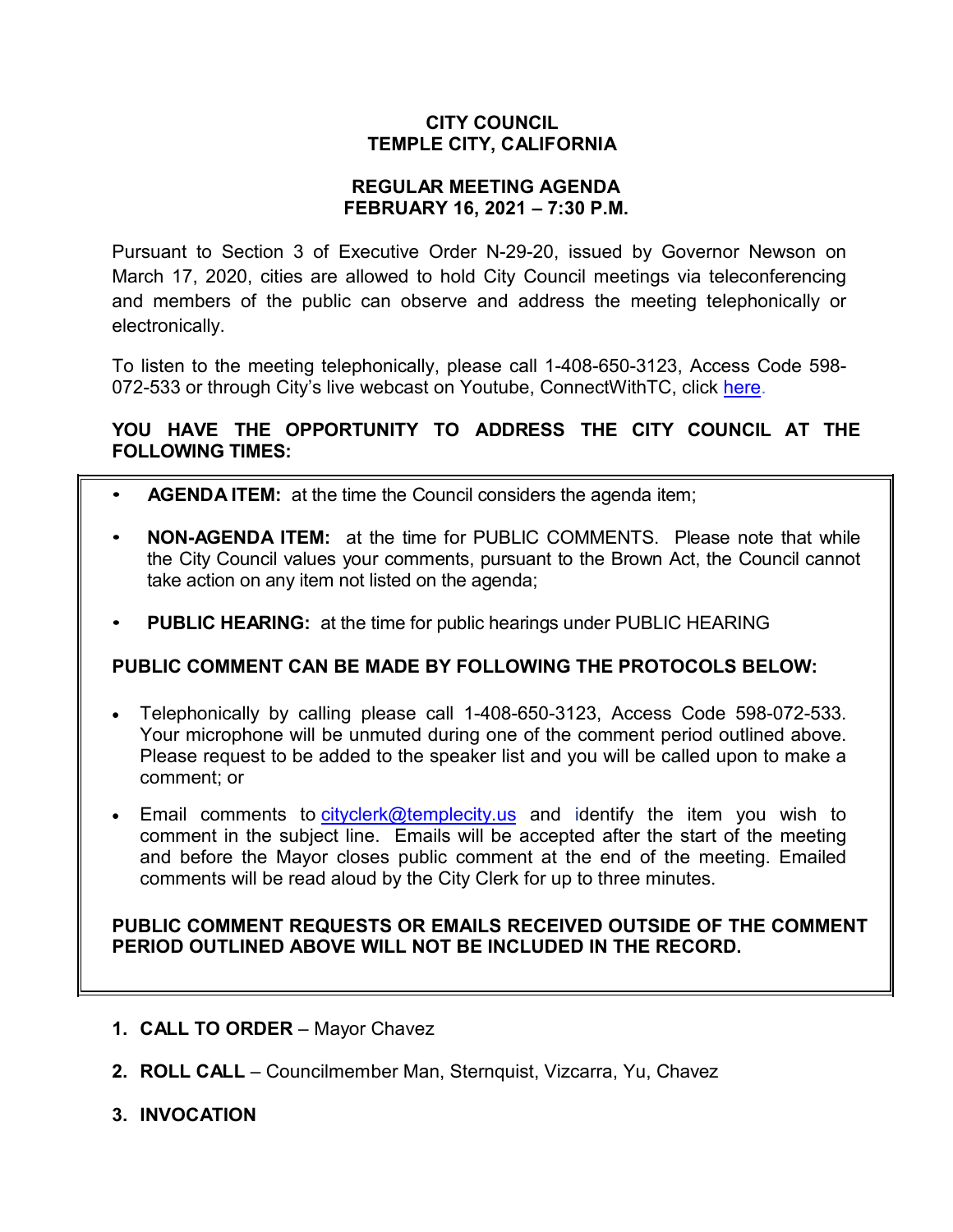City Council Agenda February 16, 2021 Page 2 of 6

### **4. PLEDGE OF ALLEGIANCE**

## **5. CEREMONIAL MATTERS – PRESENTATIONS**

A. CAMELLIA FESTIVAL ROYAL COURT

# **6. PUBLIC COMMENTS ON ITEMS NOT LISTED ON THE AGENDA**

The City Council will now hear public comments regarding items **not listed** on the agenda. The procedure to address the City Council is highlighted on the first page of this agenda. This section is limited to 30 minutes total.

### **7. CONSENT CALENDAR**

All Consent Calendar items may be approved in a single motion as recommended unless removed for further discussion. If members of the City Council or persons in the audience wish to discuss any matters listed on the Consent Calendar, please address them at this time.

Recommendation: Approve Items A and F per recommendations.

### A. [APPROVAL](https://ca-templecity.civicplus.com/DocumentCenter/View/15786/7A_CCM---2021-02-02) OF MINUTES

The City Council is requested to review and approve the Minutes of the Regular City Council Meeting of February 2, 2021.

Recommendation: Approve.

### B. [PARKS AND RECREATION COMMISSION ACTION](https://ca-templecity.civicplus.com/DocumentCenter/View/15787/7B_PRC-Regular-Meeting-Actions_Staff-Report-2021-2-1)

The City Council is requested to receive and file actions of the Regular Parks and Recreation Commission Meeting of January 20, 2021.

Recommendation: Receive and file.

### C. APPROVAL OF A SECOND [AMENDMENT TO THE AGREEMENT WITH HARRIS](https://ca-templecity.civicplus.com/DocumentCenter/View/15788/7C_Harris-and-Associates_Staff-Report-Second-Amendment-Harris-Extension-Final-w-attachment)  [& ASSOCIATES FOR PROFESSIONAL SERVICES](https://ca-templecity.civicplus.com/DocumentCenter/View/15788/7C_Harris-and-Associates_Staff-Report-Second-Amendment-Harris-Extension-Final-w-attachment)

The City Council is requested to authorize the City Manager to enter into a second amendment to the agreement for the Lighting and Landscape District (LLD) Assessment Services with Harris & Associates extending it to December 31, 2021.

Recommendation: AUTHORIZE THE CITY MANAGER TO ENTER INTO A SECOND AMENDMENT TO THE AGREEMENT WITH HARRIS & ASSOCIATES FOR THE LIGHTING AND LANDSCAPE DISTRICT ASSESSMENT SERVICES.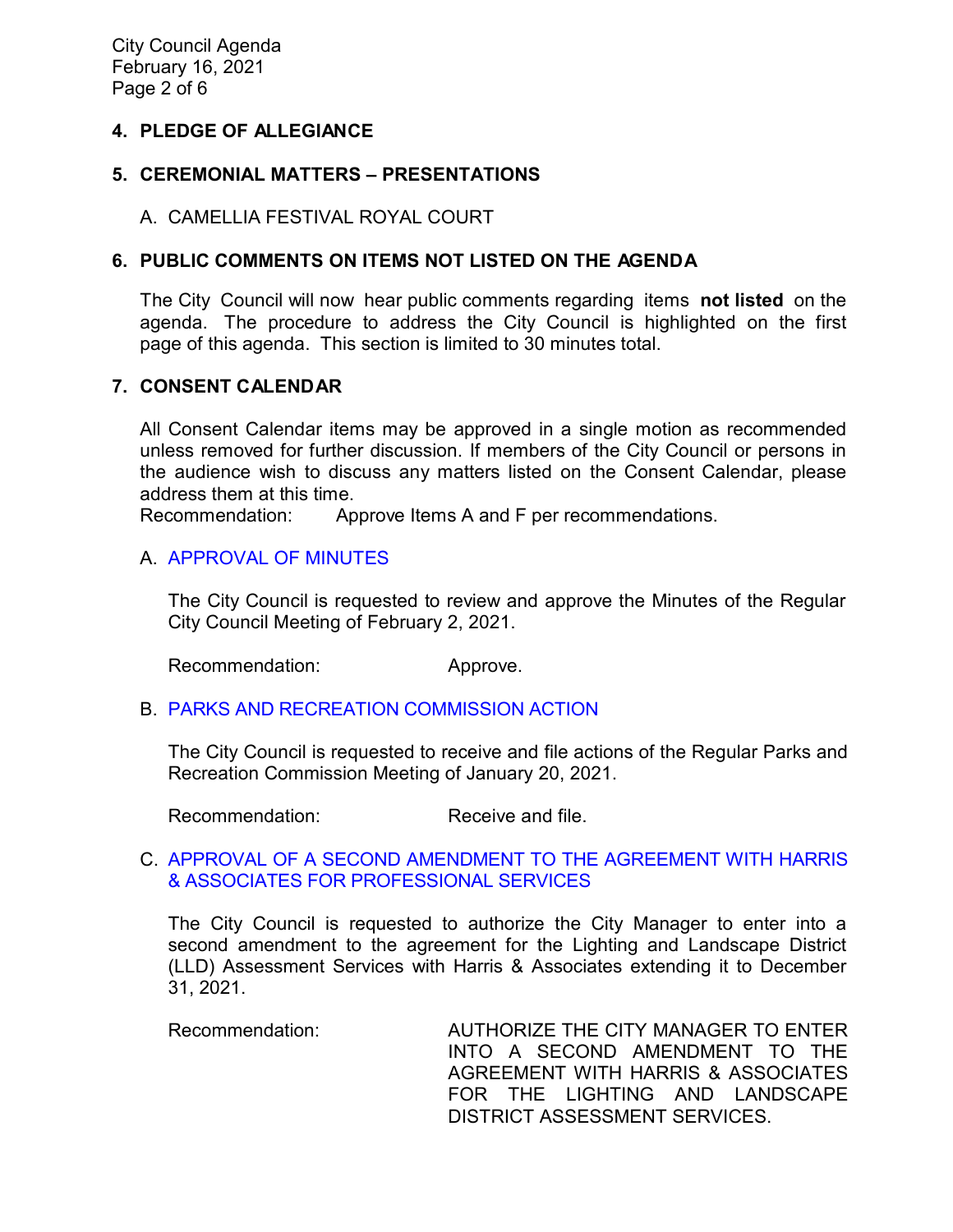#### D. [APPROVE A FACILITY USE AGREEMENT WITH THE HERALD CHRISTIAN](https://ca-templecity.civicplus.com/DocumentCenter/View/15789/7D_COVID-Clinic_Staff-Report-_final-w-attachment-B)  [HEALTH CENTER TO OPERATE A CORONAVIRUS \(COVID-19\) VACCINATION](https://ca-templecity.civicplus.com/DocumentCenter/View/15789/7D_COVID-Clinic_Staff-Report-_final-w-attachment-B)  [CLINIC AT LIVE OAK PARK](https://ca-templecity.civicplus.com/DocumentCenter/View/15789/7D_COVID-Clinic_Staff-Report-_final-w-attachment-B)

The City Council is requested to approve a Facility Use Agreement with the Herald Christian Health Center to operate a COVID-19 Vaccination Clinic at Live Oak Park.

Recommendation:

- 1. Approve the Facility Use Agreement with the Herald Christian Health Center to operate a COVID-19 Vaccination Clinic at Live Oak Park; and
- 2. Authorize the City Manager to execute the Agreement.

### E. [VISA CARD REPORT](https://ca-templecity.civicplus.com/DocumentCenter/View/15790/7E_Visa-Card-Report-2-16-21)

The City Council is requested to receive and file the Petty Cash and Visa Card Report.

Recommendation: Receive and file.

#### F. [ADOPTION OF RESOLUTION NO. 21-5513](https://ca-templecity.civicplus.com/DocumentCenter/View/15791/7F_Council-Warrants_Reso-No-21-5513_final-w-attachment) APPROVING PAYMENT OF BILLS [FOR FISCAL YEAR 2020-21](https://ca-templecity.civicplus.com/DocumentCenter/View/15791/7F_Council-Warrants_Reso-No-21-5513_final-w-attachment)

The City Council is requested to adopt Resolution No. 21-5513 authorizing the payment of bills.

Recommendation: Adopt Resolution No. 21-5513.

### **8. PUBLIC HEARING** – None

### **9. UNFINISHED BUSINESS** – None

#### **10. NEW BUSINESS**

### A. [AMENDED AGREEMENT FOR COLLECTION OF SOLID WASTE,](https://ca-templecity.civicplus.com/DocumentCenter/View/15792/10A_Athens_Third-Amended-and-Restated-Agreement-with-Athens_Staff-Report-Final-w-attachments)  [RECYCLABLES, AND YARD WASTE TO COMPLY WITH STATE LAW AND](https://ca-templecity.civicplus.com/DocumentCenter/View/15792/10A_Athens_Third-Amended-and-Restated-Agreement-with-Athens_Staff-Report-Final-w-attachments)  **[MANDATES](https://ca-templecity.civicplus.com/DocumentCenter/View/15792/10A_Athens_Third-Amended-and-Restated-Agreement-with-Athens_Staff-Report-Final-w-attachments)**

State law and mandates require an adjustment to Athens' existing services and programs, and therefore an amendment to the City's existing franchise agreement with Athens.

Presenter: City Manager and City Attorney

Recommendation: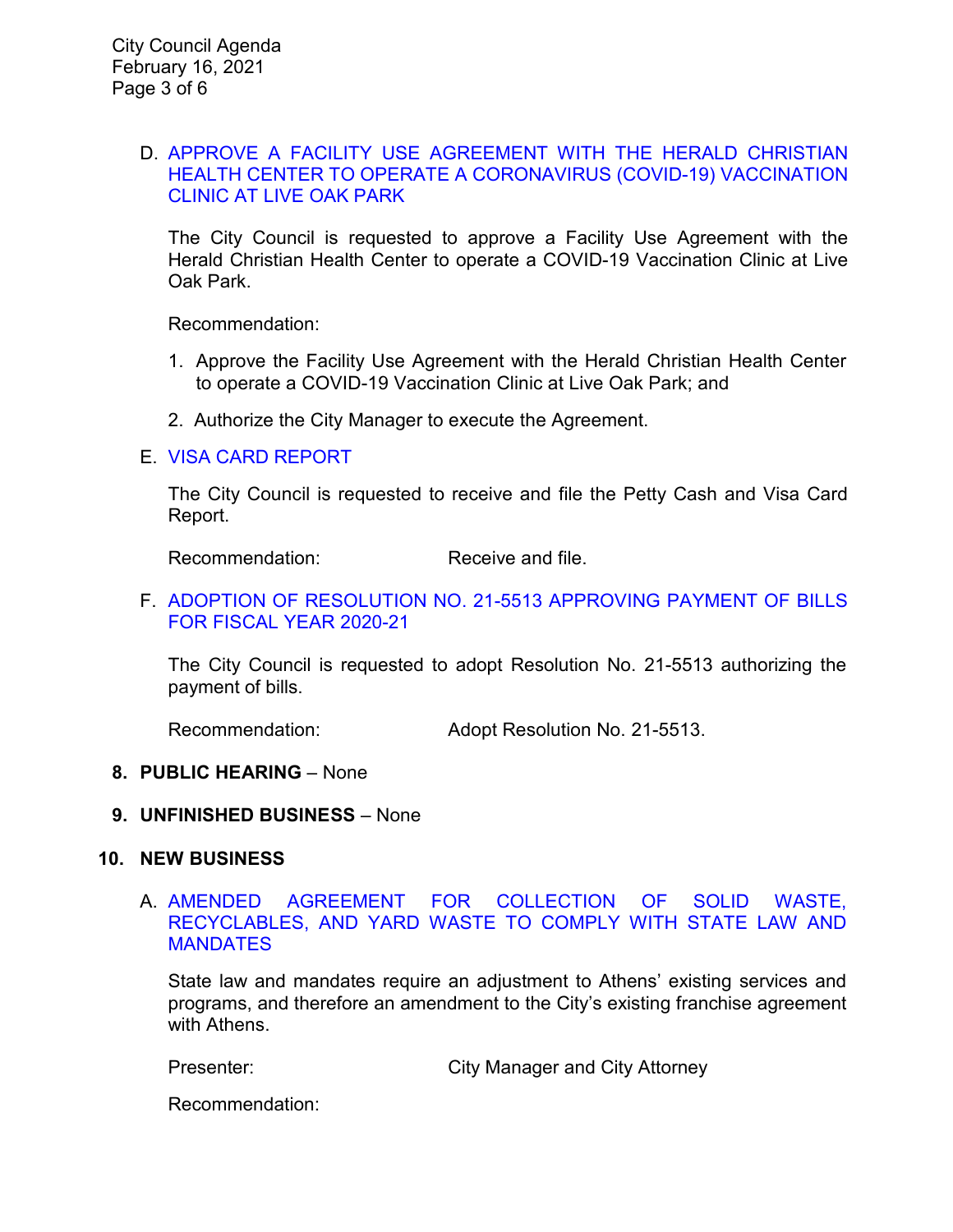City Council Agenda February 16, 2021 Page 4 of 6

- 1. Approve the Third Amendment to the Amended and Restated Agreement with Athens Services (Attachment "A") to collect solid waste, recyclables, and yard waste to comply with State law and mandates; and
- 2. Find that the Third Amendment to the Amended and Restated Agreement with Athens Services is categorically exempt from the California Environmental Quality Act ("CEQA") under California Code of Regulation Section 15308, which exempts "actions by regulatory agencies for protection of the environment." This Third Amendment is consistent with the goals of California State Assembly Bills 939, 341, and 1826, and Senate Bill 1381.
- B. [ADOPTION OF ORDINANCE REPEALING TITLE 6, CHAPTER 2, ARTICLE C -](https://ca-templecity.civicplus.com/DocumentCenter/View/15793/10B_Waste-Management-Ordinance-No-21-1053_Staff-Report_w-attachment) ["GARBAGE AND RUBBISH DISPOSAL" AND TITLE 6, CHAPTER 2, ARTICLE](https://ca-templecity.civicplus.com/DocumentCenter/View/15793/10B_Waste-Management-Ordinance-No-21-1053_Staff-Report_w-attachment)  [D "INTEGRATED WASTE MANAGEMENT PROGRAM" OF THE TC MUNICIPAL](https://ca-templecity.civicplus.com/DocumentCenter/View/15793/10B_Waste-Management-Ordinance-No-21-1053_Staff-Report_w-attachment)  [CODE AND ADDING TITLE 6, CHAPTER 2, ARTICLE C "SOLID WASTE](https://ca-templecity.civicplus.com/DocumentCenter/View/15793/10B_Waste-Management-Ordinance-No-21-1053_Staff-Report_w-attachment)  [MANAGEMENT" TO THE TC MUNICIPAL CODE](https://ca-templecity.civicplus.com/DocumentCenter/View/15793/10B_Waste-Management-Ordinance-No-21-1053_Staff-Report_w-attachment)

The proposed ordinance will repeal the existing Title 6, Chapter 2, Articles C and D, and add a new Title 6, Chapter 2, Article C, entitled "Solid Waste Management" to the Temple City Municipal Code. The new ordinance is intended to update the Municipal Code and reflect changes in the law, including the changes mandated by AB 1826, SB 1383, AB 341, and AB 1594.

Presentation: City Manager and City Attorney

Recommendation: The City Council is requested to introduce and waive further reading of Ordinance No. 21-1053, repealing Title 6, Chapter 2, Article C – "Garbage and Rubbish Disposal" and Title 6, Chapter 2, Article D – "Integrated Waste Management Program" of the Temple City Municipal Code and adding Title 6, Chapter 2, Article C – "Solid Waste Management" to the Temple City Municipal Code.

## **11. UPDATE FROM CITY MANAGER**

### **12. UPDATE FROM CITY ATTORNEY**

- **13. COUNCIL REPORTS REGARDING AD HOC OR STANDING COMMITTEE MEETINGS**
	- A. SCHOOL DISTRICT/CITY STANDING COMMITTEE (Councilmember Man and Mayor Chavez) – Formed 1/3/2012
	- B. LAS TUNAS DOWNTOWN REVITALIZATION STANDING COMMITTEE (Mayor Chavez and Mayor Pro Tem Yu) – Formed 2/18/2014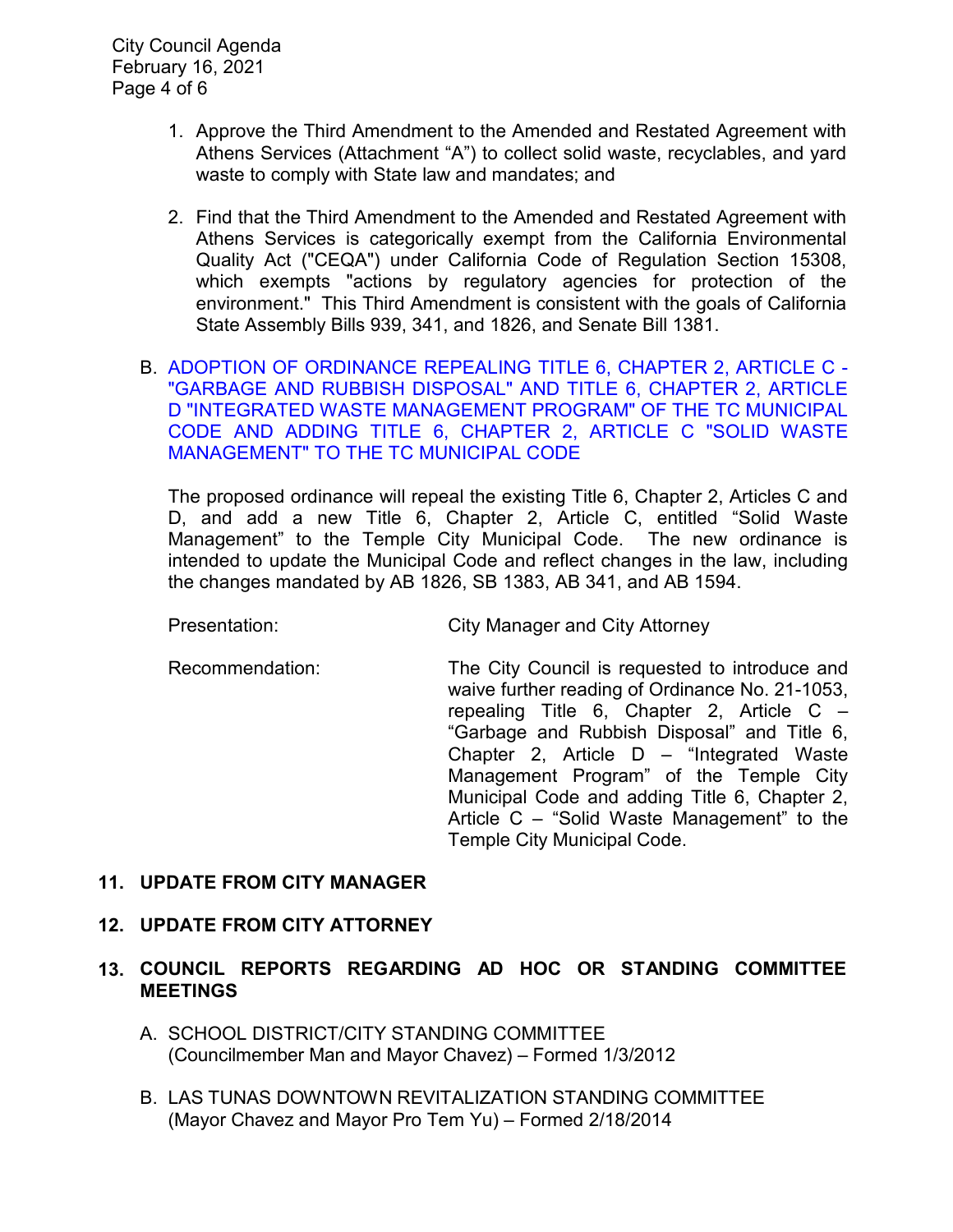City Council Agenda February 16, 2021 Page 5 of 6

- C. FUTURE DEVELOPMENT OF CITY PROPERTIES STANDING COMMITTEE (Mayor Pro Tem Yu and Councilmember Man) – Formed 2/18/2014
- D. AUDIT STANDING COMMITTEE (Mayor Chavez and Mayor Pro Tem Yu) – Formed 7/15/2014
- E. FACILITIES, PUBLIC WORKS, AND INFRASTRUCTURE STANDING COMMITTEE (Mayor Pro Tem Yu and Councilmember Man) – Formed 4/4/2017
- F. PRIMROSE PARK ART ELEMENT AD HOC (Councilmember Vizcarra and Mayor Pro Tem Yu) – Formed 5/19/20

### **14. COUNCIL ITEMS SEPARATE FROM THE CITY MANAGER'S REGULAR AGENDA**

- A. COUNCILMEMBER VIZCARRA
- B. COUNCILMEMBER MAN
- C. COUNCILMEMBER STERNQUIST
- D. MAYOR PRO TEM YU
- E. MAYOR CHAVEZ

### **15. RECESS TO SUCCESSOR AGENCY TO THE TEMPLE CITY COMMUNITY DEVELOPMENT AGENCY MEETING**

#### **16. ADDITIONAL PUBLIC COMMENTS ON ITEMS NOT LISTED ON THE AGENDA**

The City Council will now hear additional public comments regarding items not listed on the agenda. The procedure to address the City Council is highlighted on the first page of this agenda.

#### **17. ADJOURNMENT**

| CITY COUNCIL                             | 7:30 P.M. MARCH 2, 2021     |
|------------------------------------------|-----------------------------|
| <b>PARKS &amp; RECREATION COMMISSION</b> | 7:30 P.M. FEBRUARY 17, 2021 |
| <b>PLANNING COMMISSION</b>               | 7:30 P.M. FEBRUARY 23, 2021 |
| TRANSPORTATION AND PUBLIC SAFETY         | 7:30 P.M. FEBRUARY 24, 2021 |
| <b>COMMISSION</b>                        |                             |

Notice: Staff reports or other written documentation relating to each item of business of this Agenda are available for viewing on the City's website at [www.templecity.us](http://www.templecity.us/) and are on file in the Office of the City Clerk located at City